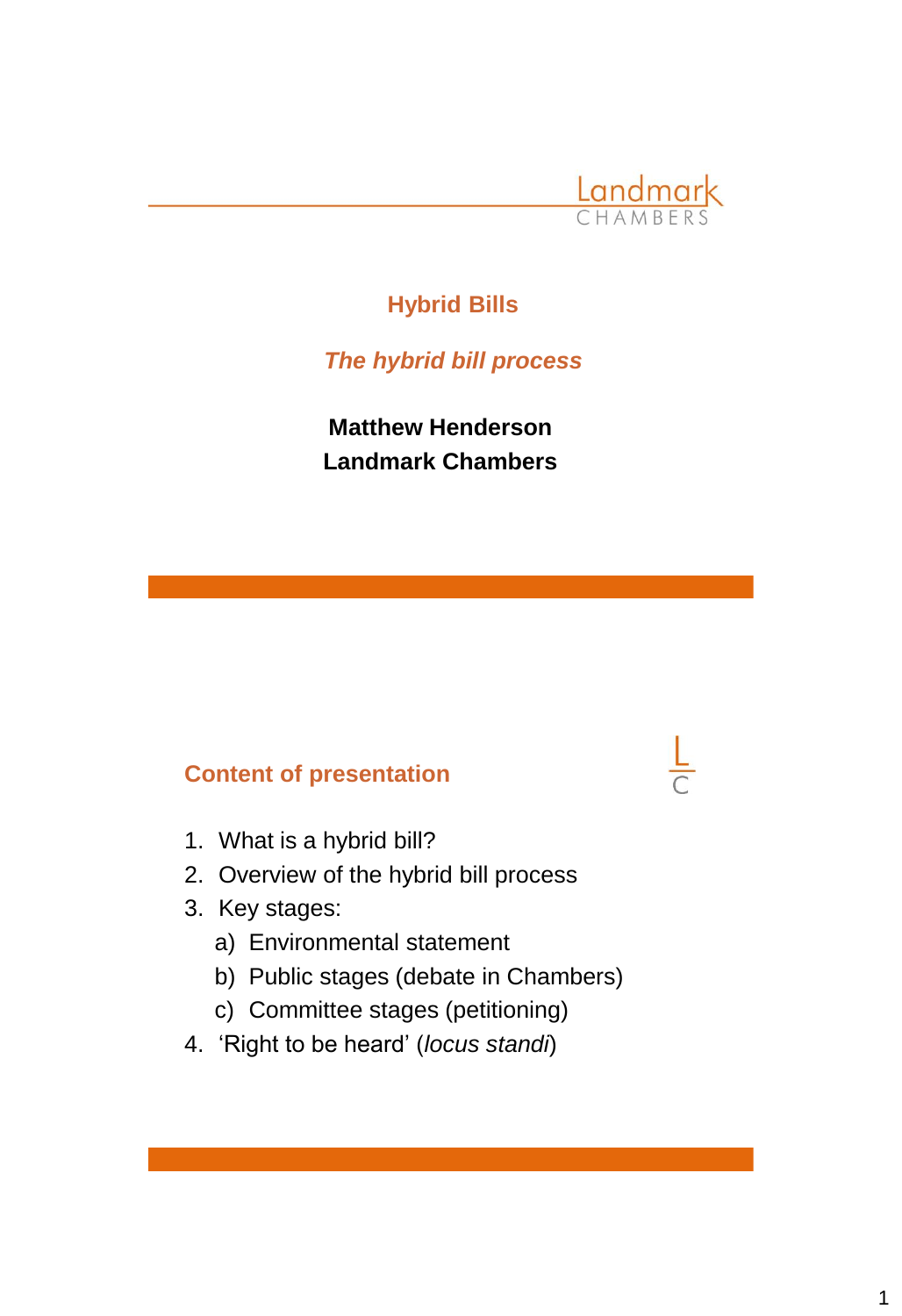# **(1) What is a hybrid bill?**

• Hybrid – elements of both public and private bills

"a public bill which affects a particular private interest in a manner different from the private interests of other persons or bodies of the same category or class" (Speaker Hylton-Foster, HC Deb 10 December 1962 c45)

- Generally used by Government to obtain consent for major national infrastructure, for example:
	- Channel Tunnel Rail Link Act 1996
	- Crossrail Act 2008
	- High Speed Rail (London West Midlands Act 2017
- Characteristics:
	- No need for promoter to prove the Bill
	- Principle of the Bill determined at Second Reading HoC

## **(2) Overview**

#### High Speed Rail (West Midlands - Crewe) Bill 2017-19

| <b>Type of Bill:</b> | Hybrid Bill                                                                                                                      |
|----------------------|----------------------------------------------------------------------------------------------------------------------------------|
| Sponsor:             | Chris Grayling<br>Department for Transport                                                                                       |
| Progress of the Bill |                                                                                                                                  |
|                      |                                                                                                                                  |
|                      | cust registra de cedirem estatunide construir construir a construir de construire de capital construire construire de construire |
|                      |                                                                                                                                  |
|                      | <b>House of Lords</b><br><b>House of Commons</b>                                                                                 |
| Bill started in the  | (A<br><b>Royal Assent</b>                                                                                                        |
| House of Commons     | 3                                                                                                                                |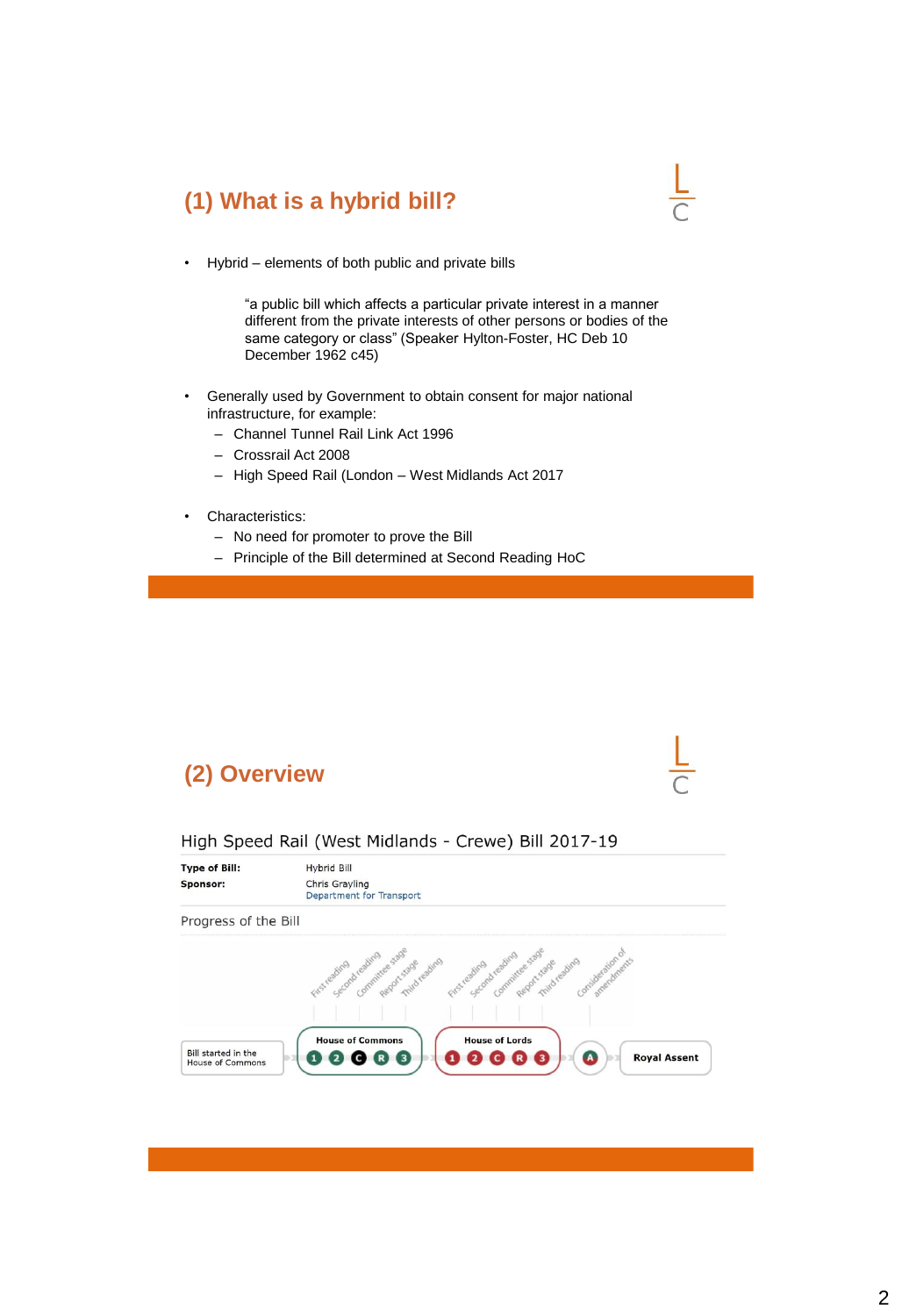# **(3) Key stages**

- Consultation on the Environmental Statement
- Public stages (debate in Chambers)
- Committee stages (petitioning)

# **(3) Key stages**

- High Speed Rail (West Midlands Crewe) Bill 2017-19
	- First Reading 17 July 2017
	- Second Reading 30 January 2018
	- Committee Stage 19 March 2018 at 3pm
- Environmental statement
	- Laid on 17 July 2017
	- Deadline for comments 30 September 2017
	- Assessor's report 20 November 2017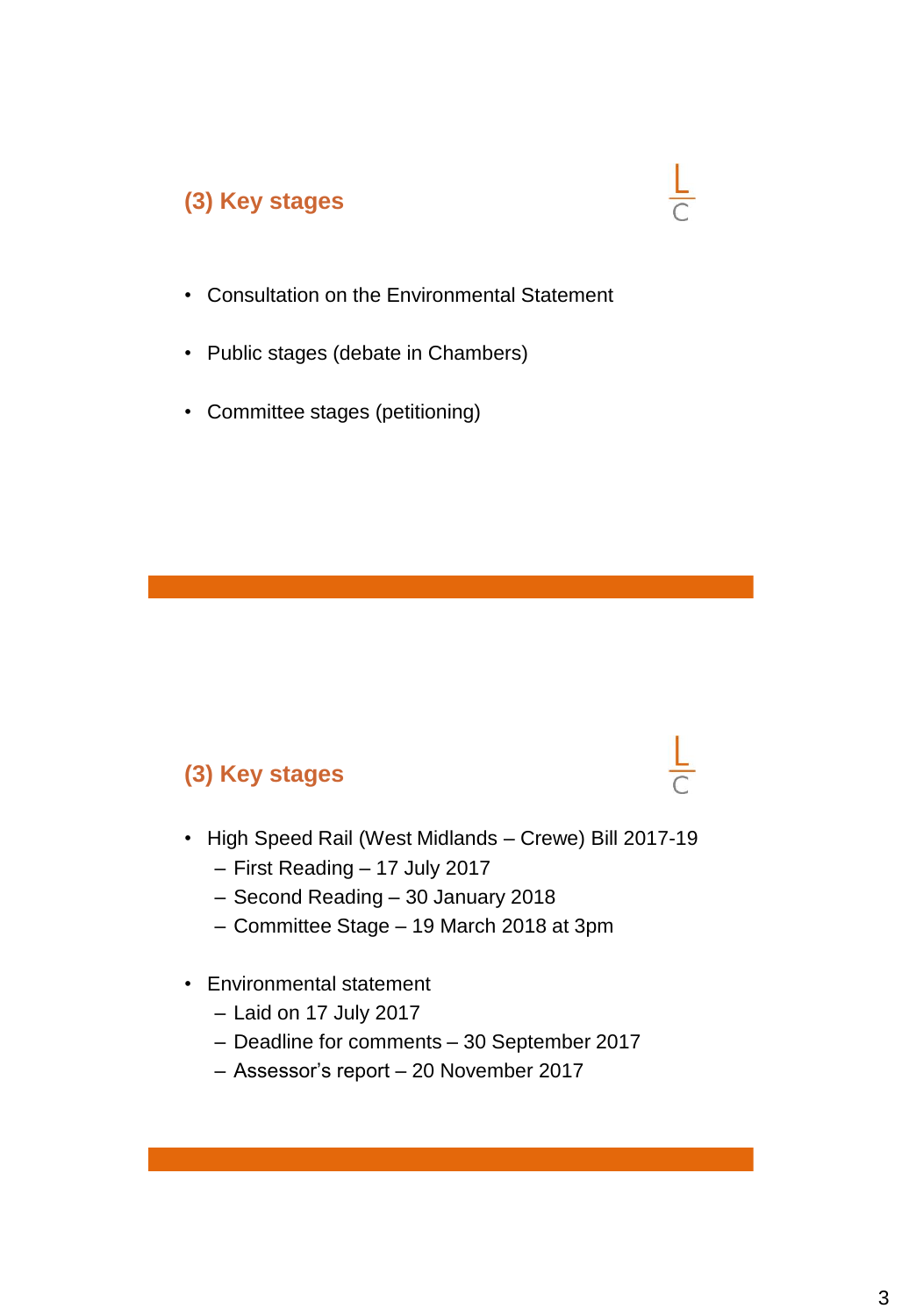#### **(3)(a) The Environmental Statement**



#### • **Key standing orders:**

- **27A – Environmental assessment**
- **224A – Comments on environmental statement**

**27A.**-(1) Subject to paragraph (10) below, in the case of a bill authorising the carrying out of works the nature and extent of which are specified in the bill on land so specified, there shall be deposited on or before 4th December in the Private Bill Office and at the public departments at which copies of the bill are required to be deposited under Standing Order 39 (Deposit of copies of bills at Treasury and other public departments, etc.), either-

> (a) a copy or copies (as specified by paragraph (3) below) of an environmental statement containing, in relation to the works authorised by the bill

> > (i) the information specified in paragraph (2), and

(ii) a report which identifies, describes and evaluates reasonable alternatives to the works authorised by the bill, taking into account the objectives and geographical scope of the bill; or

(b) a copy or copies (as so specified) of a direction by the Secretary of State that no such statement is necessary in relation to the works authorised by the bill

## **(3)(a) The Environmental Statement**

(2) The information referred to in paragraph (1)(a)(i) is

(a) the information referred to in regulation 18(3)(a) to (e) and (4)(b) of the Town and Country Planning (Environmental Impact Assessment) Regulations 2017 (S.I. 2017/571) (referred to below as "the EIA Regulations"), together with any additional information specified in Schedule 4 to the EIA Regulations which is relevant to the specific characteristics of the works authorised by the bill and to the environmental features likely to be significantly affected, or

(b) such of the information mentioned in paragraph (a) as the Secretary of State may in any particular case direct.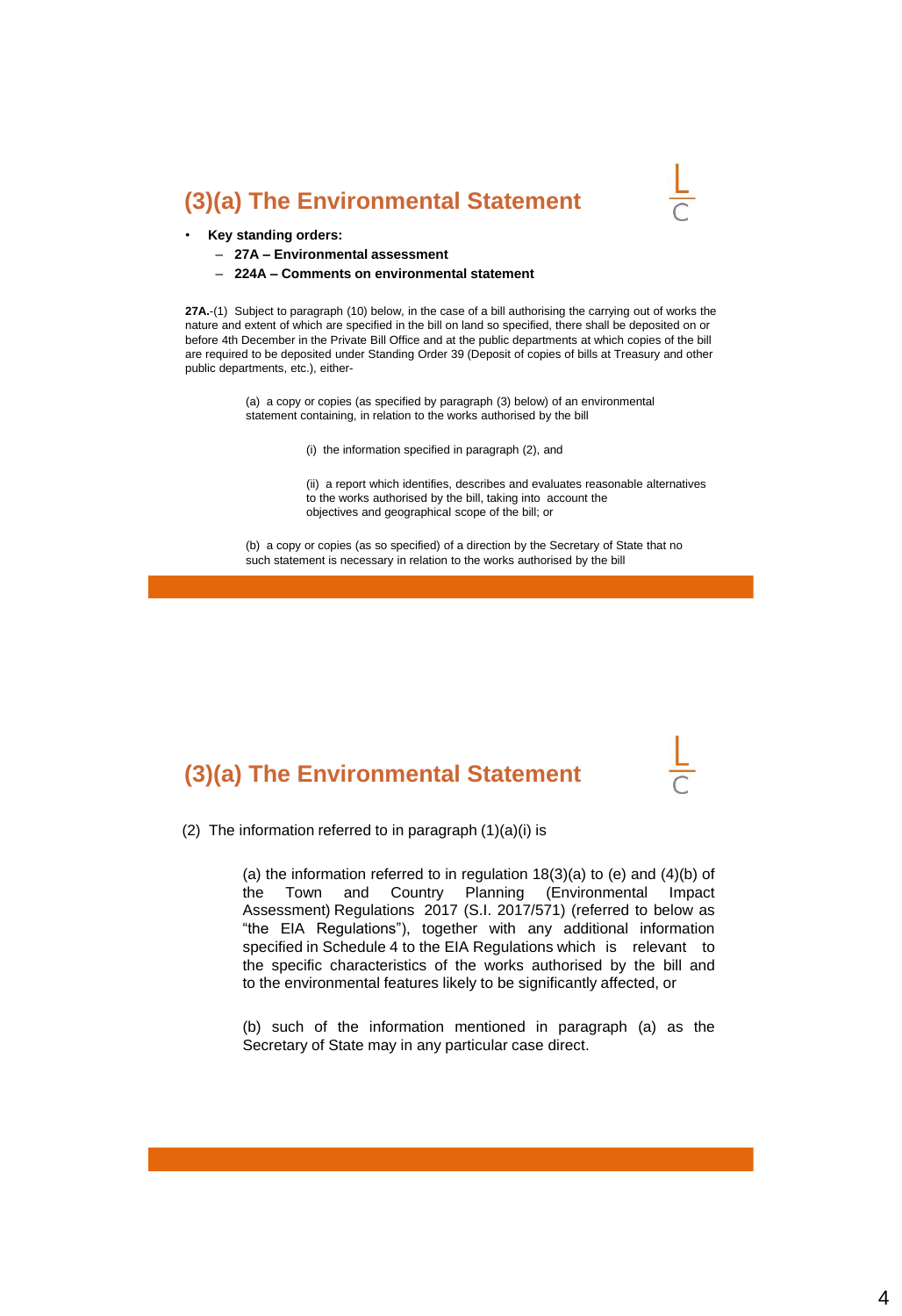#### **(3)(a) The Environmental Statement**



#### **224A. Comments on environmental statement**

(1) This order applies to any government bill in relation to which the Examiner decides Standing Orders 4 to 68 are applicable and in relation to which an environmental statement is required to be deposited under Standing Order 27A.

(3) The notice published under Standing Order 10 in relation to the bill shall state that any person who wishes to make comments on the environmental statement should send them to the relevant Minister in such manner and on or before such date as shall be specified by the relevant Minister in the notice, that date being no earlier than the 56th day after the first publication of the notice

….

(5) The relevant Minister shall, in such form as may be specified by the Examiner, publish and deposit in the Private Bill Office any comments received by him in accordance with this order and shall also submit those comments to the independent assessor appointed under paragraph (6) below. The relevant Minister shall deposit a certificate in the Private Bill Office setting out the date on which all comments have been received by the independent assessor.

#### **(3)(a) The Environmental Statement**



(6) (a) If the bill originated in this House and if comments are received on the environmental statement in accordance with this order:

i . a report shall be prepared by an independent assessor summarising the issues raised by those comments;

ii. the Examiner shall appoint the independent assessor within the period for commenting on the environmental statement prescribed by paragraph (3) above; iii. the assessor shall be instructed to prepare the report within such period as the Examiner shall specify, the end of that period being no earlier than the 28th day after the date certified by the relevant Minister, in accordance with paragraph (5) above, as the date on which the assessor received all of the comments from the relevant Minister; iv. before specifying a period in accordance with sub-sub-paragraph (iii) above, the Examiner shall consult the relevant Minister on the length of this period;

v . the Examiner shall submit the report of the assessor to the House.

(b) If a report is submitted to the House in accordance with sub-paragraph (a )( v) above, the Examiner has leave to submit the report of the assessor to the House of Lords.

(7) If paragraph (6) above is applied, the bill shall not receive a second reading until at least 14 days after the report of the independent assessor on the comments on the environmental statement has been submitted to the House.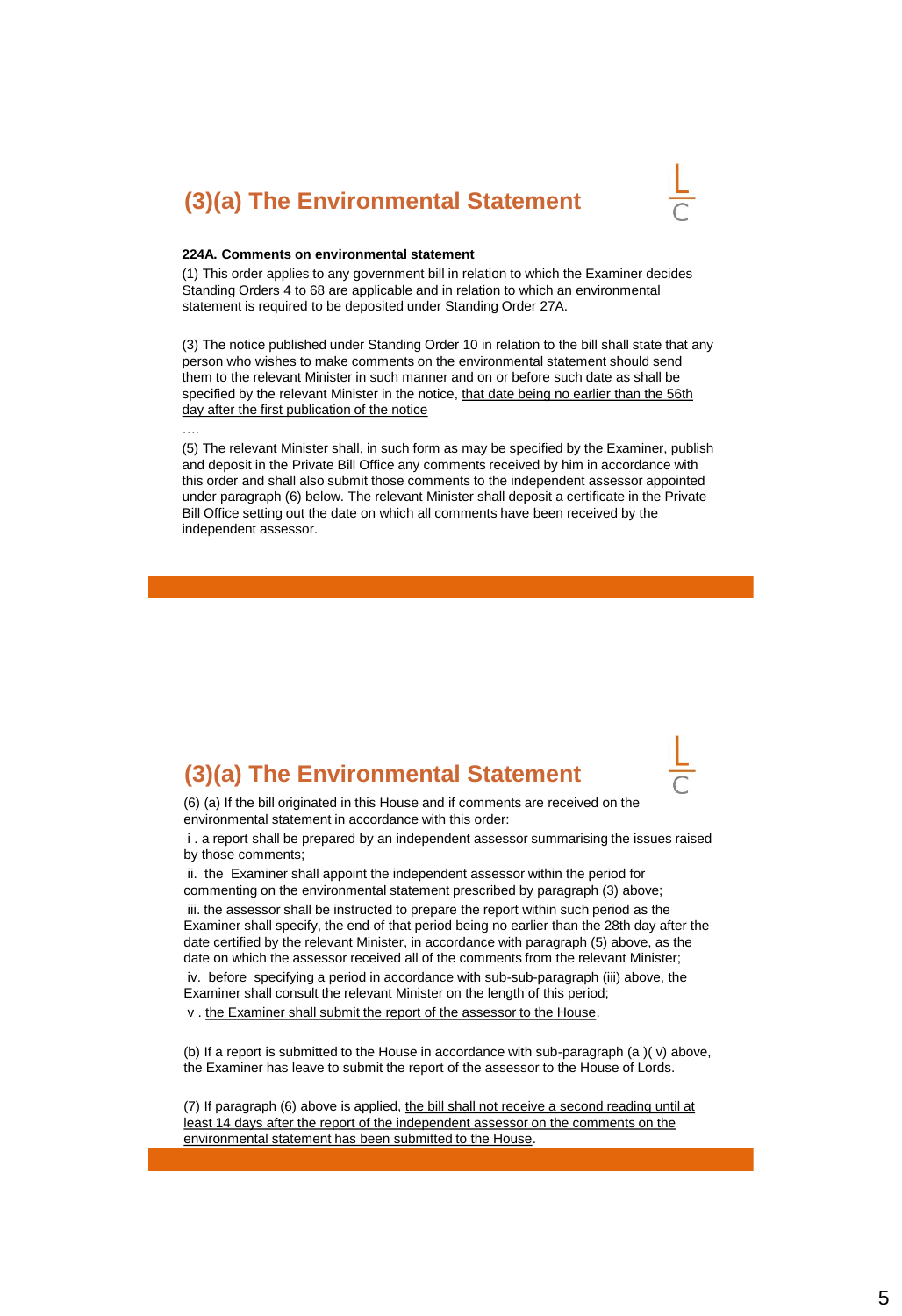#### **(3)(a) The Environmental Statement**

- Report of the HS2 Independent Assessor 20 November 2017
- Key issue: loss of Ancient Woodland on the route in particular tunnel under Whitmore Wood
- Other common concerns:
	- Farming and rural business community
	- Proposed railhead near Stone

## **(3)(b) Public stages of the Bill**

- First Reading
- Second Reading
	- $-$  if the Bill passes 2<sup>nd</sup> Reading, the House is taken to have agreed the principle of the Bill.
- Instruction to Select Committee
	- An instruction will be given by the House for the guidance of the committee on the Bill
	- May be mandatory, but usually permissive i.e. conferring a power on the committee to consider matters relevant to subject-matter of the Bill
	- Not able to revisit matters going to the principle of the Bill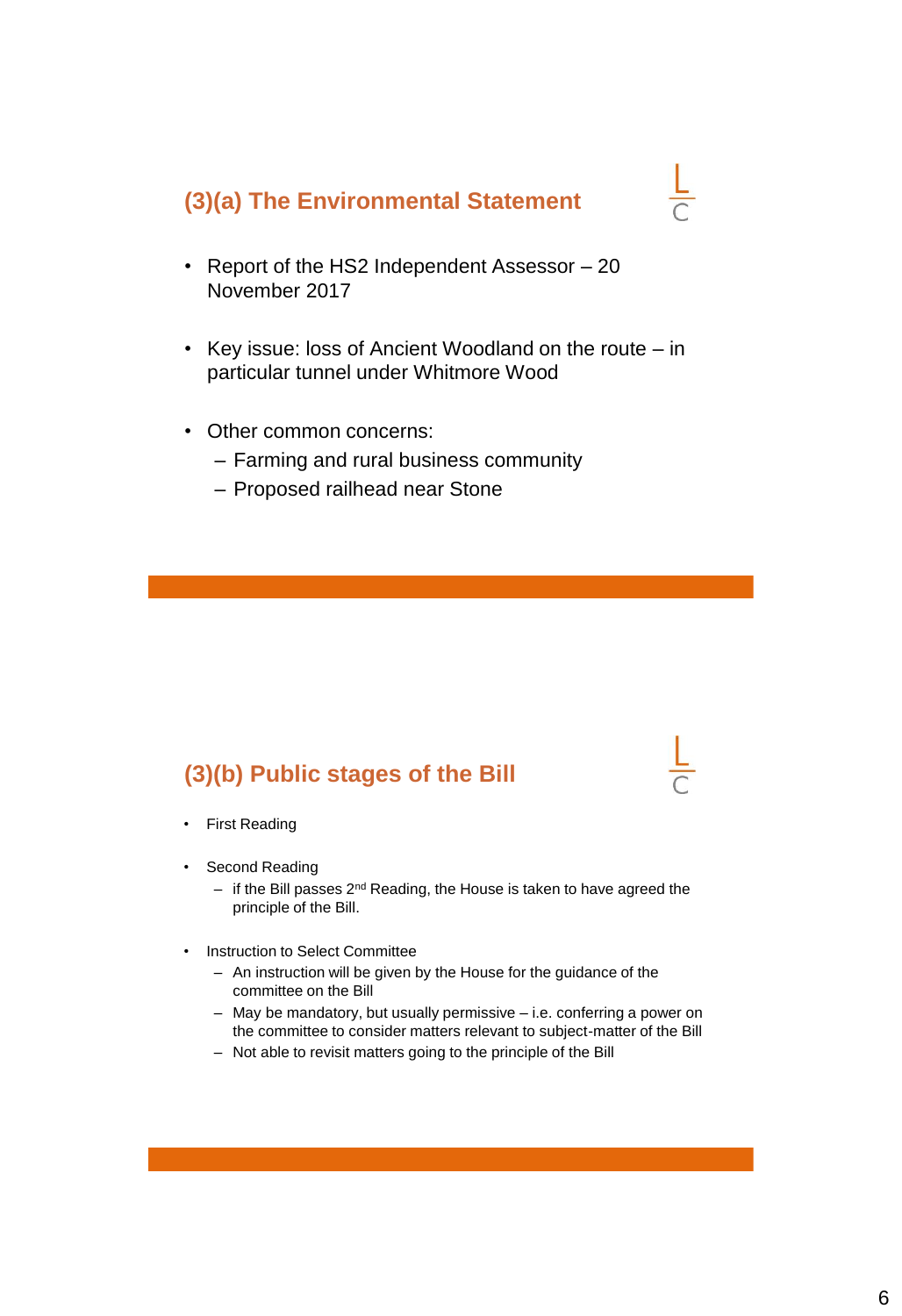# **(3)(b) Public stages of the Bill**



That it be an Instruction to the Select Committee to which the High Speed Rail (West Midlands-Crewe) Bill is committed to deal with the Bill as follows:

1. The Committee shall treat the principle of the Bill, as determined by the House on the Bill's Second Reading, as comprising –

> (a) the provision of a high speed railway between a junction with Phase One of High Speed 2 near Fradley Wood, in Staffordshire, and a junction with the West Coast Mainline near Crewe in Cheshire,

(b) in relation to the railway set out on the plans deposited in July 2017 in connection with the Bill in the office of the Clerk of the Parliaments and the Private Bill Office of the House of Commons, its broad route alignment, and

(c) the fact that there are to be no new stations on, or additional spurs from, the railway mentioned in sub-paragraph (b);

and those matters shall accordingly not be at issue during proceedings of the Commtitee.

## **(3)(c) Select Committee - petitioning**

What should petitions contain?

- The Bill title
- Which clauses of the Bill are relevant to the petition, with a brief explanation as to why
- Who the petitioner is
- Why the Bill affects the petitioner
- What the petitioner requests the Select Committee to do

The petition forms the basis of the petitioner's case before the Select Committee, and should include all points of objection against the Bill.

Fee payable on deposit (currently £20)

Petition must be received by the deadline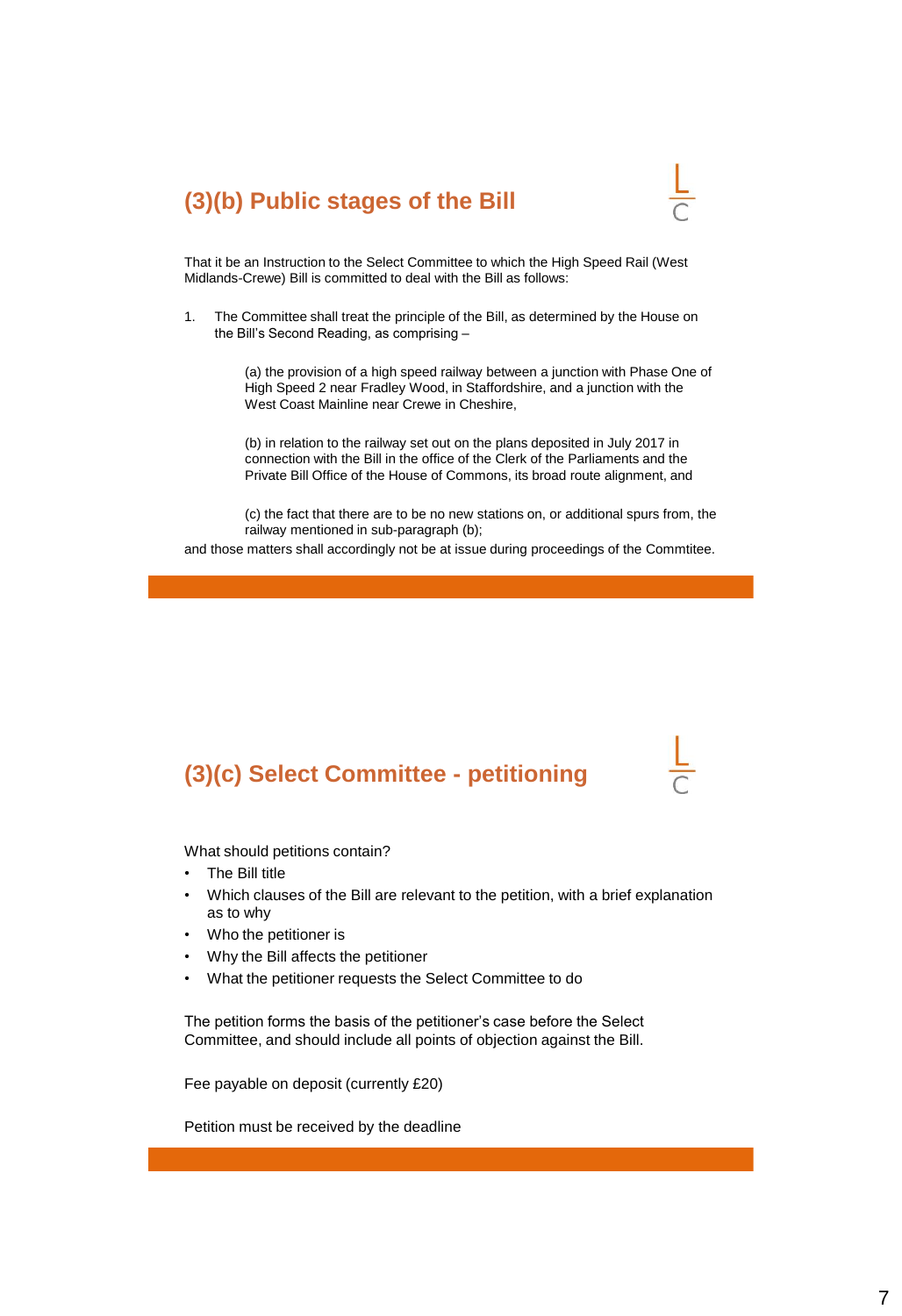

• A problem?

"petitioning happens without sufficient guidance on who should petition, and what about. This certainly results in an inclusive process. It can be seen as too inclusive. There should be less petitioning, with more focus on serious detriment. Clearer, and authoritative, guidance is needed on what constitutes locus standi … we have broken records with the number of petitions we have heard and with the Committee's number of sitting days. We do not believe that spending nearly two years on this process is sensible or sustainable in terms of recruitment of future hybrid bill committee members. Nor is it necessary or indeed helpful to petitioners." (Second Special Report of HoC Select Committee at [385] – [386])

## **(4) Right to be heard (***locus standi)*



• General principle:

"Generally speaking, it may be said that petitioners are not entitled to *locus standi* unless it is proved that their property or interests are directly or specially affected by the bill. As a corollary, it has been accepted as an established principle that the owners of land proposed to be compulsorily taken – and also the lessees and occupiers on whom, as owners, the notices required by the standing orders of both Houses are to be served – should always be heard against both the preamble and the clauses of a bill."

(Erskine May, Parliamentary Practice, 24<sup>th</sup> Edn, pg 958)

• Note also S/O 91B – right to be heard for MPs whose constituencies are directly affected.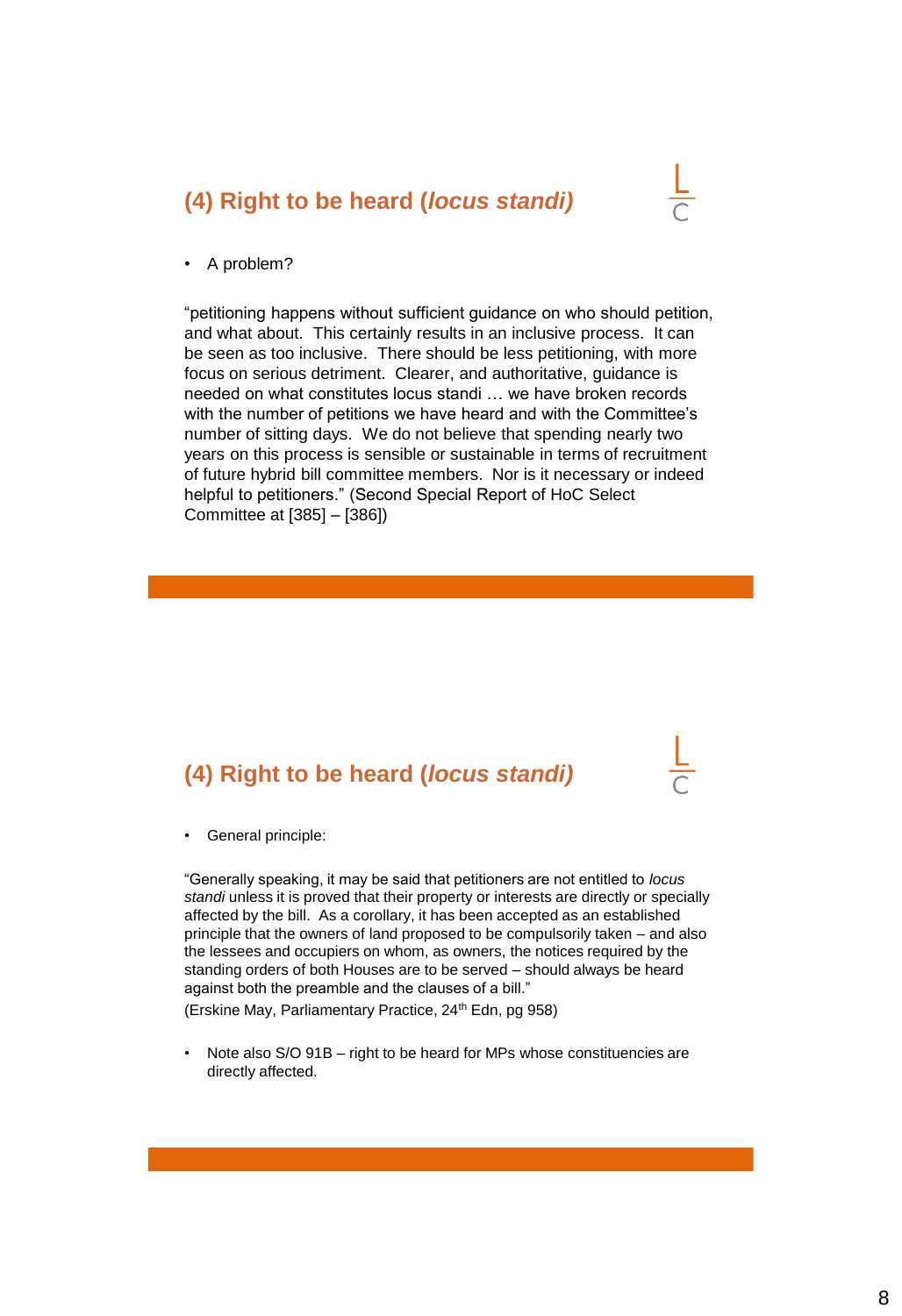

• *Power to allow associations, etc., to have petition considered - HC S/O 95; HL S/O 117*

"(1) Where any society or association, sufficiently representing any trade, business, or interest in a district to which any bill relates, petition against the bill, alleging that such trade, business, or interest will be injuriously affected by the provisions contained therein, it shall be competent to the Court of Referees, if it thinks fit, to admit the petitioners to be heard on such allegations against the bill or any part thereof.

(2) Without prejudice to the generality of the foregoing paragraph, where any society, association or other body, sufficiently representing amenity, educational, travel or recreational interests, petition against a bill, alleging that the interest they represent will be adversely affected to a material extent by the provisions contained in the bill, it shall be competent to the Court of Referees, if it thinks fit, to admit the petitioners to be heard on such allegations against the bill or any part thereof."

# **(4) Right to be heard (***locus standi)*

- *Power to allow associations, etc., to have petition considered - HC S/O 95; HL S/O 117*
- Ad-hoc groups/action groups:

*"The general principle has been [for Bill Committees] not to hear petitions presented by an ad hoc group, mainly because the public interest in full examination of environmental and ecological issues, including traffic management and the control of pollution of all sorts, is better achieved by petitions presented by local authorities large and small, and by established bodies with expertise in those areas." (HoL Select Committee on Phase One, Appendix 2 to the Special Report, 13 June 2016, at [7])*

• N.B. HS2 Action Alliance and Stop HS2 – right to be heard limited to route wide issues.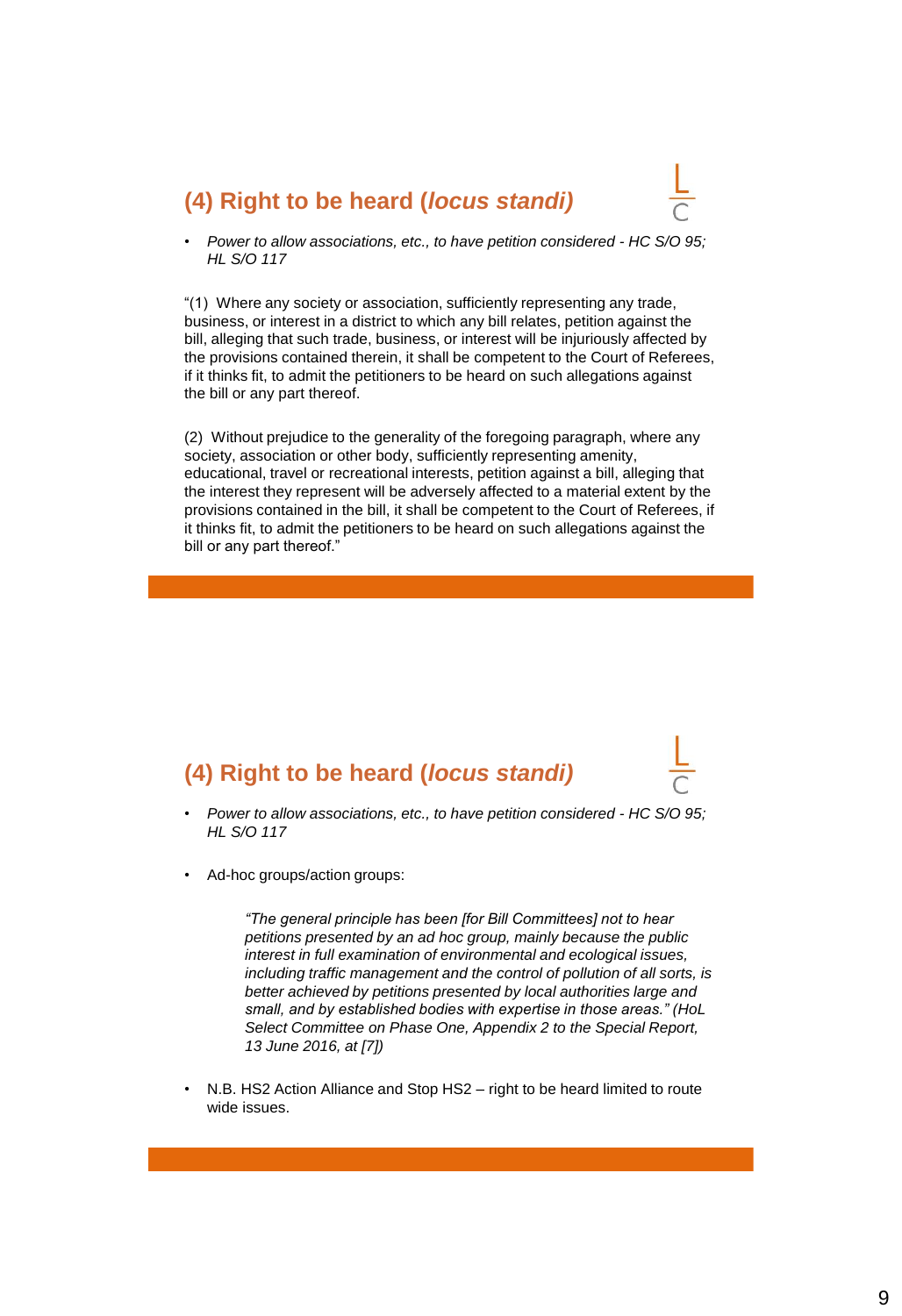

• *Power to allow local authorities or inhabitants to have petition considered - HC S/O 96; HL S/O 118*

" It shall be competent to the Court of Referees, if it thinks fit, to admit the petitioners, being the local authority of any area the whole or any part of which is alleged in the petition to be injuriously affected by a bill or any provisions thereof, or being any of the inhabitants of any such area, to have their petition against the bill or any provisions thereof considered by the committee."

## **(4) Right to be heard (***locus standi)*



*In some exceptional cases, however, of special damage, disturbance or injury, petitioners so affected have been allowed a hearing, and owners and occupiers of houses who complained that their property, although untouched, would be injured or shaken by a proposed line, have been heard and have obtained protective clauses. The owners of property in proximity to a proposed railway, claiming to be heard on grounds of injury from vibration, have in some cases been granted locus standi, and in others been refused."*

*Erskine May, pg 958*